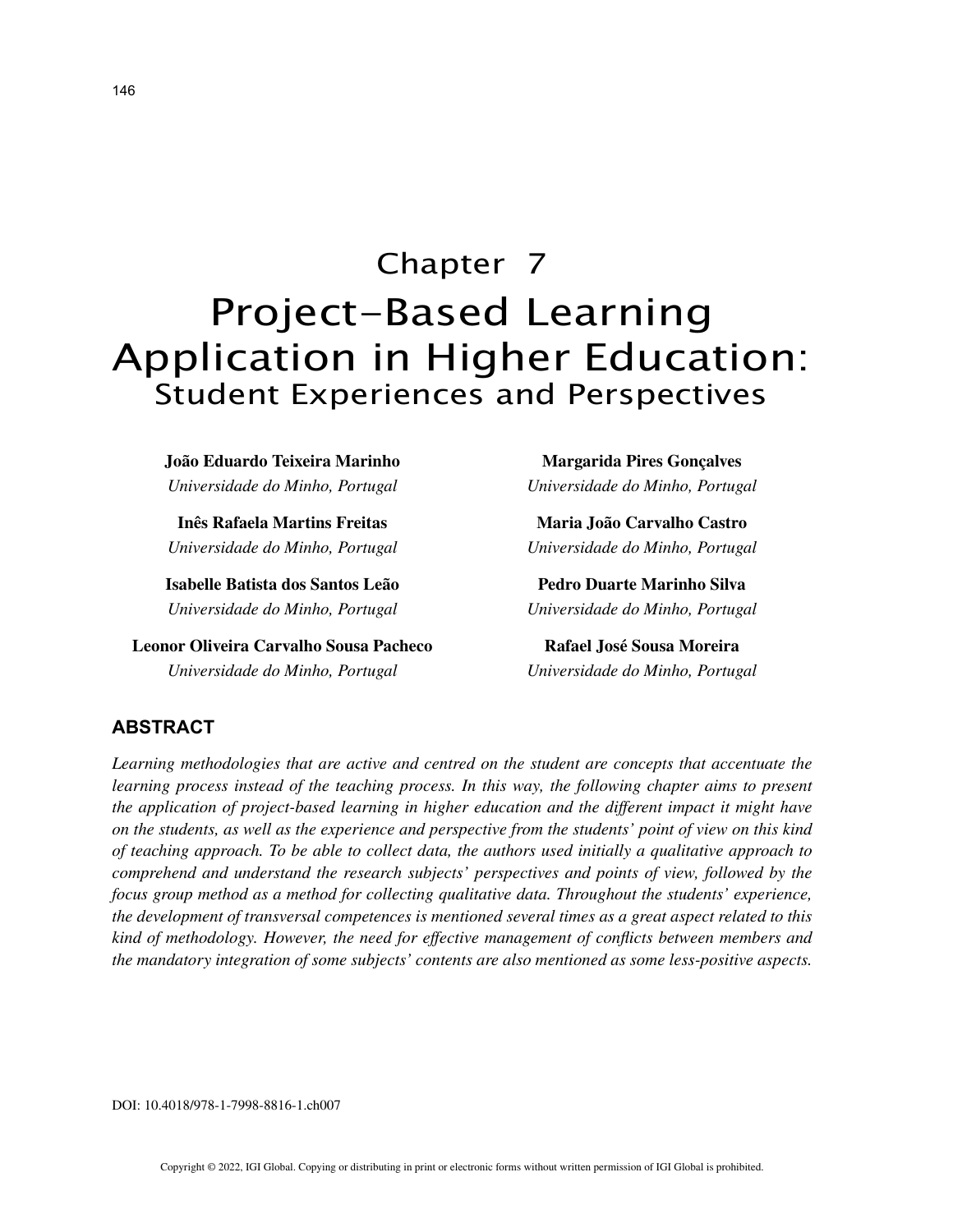# **INTRODUCTION**

The constant changes in technology and the globalization of markets requires skills, attitudes, and different learning behaviours from all the students in higher education. To prepare the students for the challenges that lie ahead of them in today's world, universities confront them with real-life problems and assessments during their studies. When the students are confronted with real-life problems, they can seek help from their teachers to develop their knowledge or skills, but mostly, students only need to believe that they can solve the proposed assessments, even the most complicated ones.

Furthermore, with this approach to better prepare the students, they can also learn how to split their time between the task that they are supposed to perform and their personal life. However, it should be noted that this kind of task should be aligned with the knowledge and ability of the workgroup as a very difficult task could be impossible to solve due to the lack of specific knowledge, even when the will and effort, from the workgroup, to solve the problem is remarkable.

In this way, this chapter reports the experience of a group of fourth-year students of the Industrial Engineering and Management Master's Degree, who experienced the application of Project-Based Learning (PBL) methodology in the execution of projects throughout their learning process.

The chapter is structured in five main sections. After a brief introduction, it is presented the active methodology PBL through a literature review. Then, it is explained the Focus Group methodology used for collecting the data. Finally, the students' point of view related to the PBL experiences, including the difficulties, feelings experienced, and skills learned. In the discussion section, it is discussed how these aspects influenced personal development and will impact their professional role as future engineers. Finally, the conclusion section presents some final concluding remarks.

# **LITERATURE REVIEW**

Learning methodologies that are active and centered on the student are concepts that accentuate the learning process instead of the teaching process. Active learning is defined by Bonwell & Eison (1991) as "instructional activities involving students in doing things and thinking about what they are doing". These types of activities create excitement in the classroom to make learning something natural for the students (Alves *et al.*, 2018). Several authors, in particular Vygotsky (1986), defend the theory of social constructivism, where the ground idea is that concepts and the construction of meaning are learned by students interacting together. On the other hand, Kolmos (1996) also argues that learning is an active process of investigation, and is an outcome of the interest, curiosity, and experience of the learner (Alves *et al*., 2019).

PBL is an example of this kind of methodology. PBL is a methodology that has been used for years. It has its roots in learning-by-doing ideas that were developed in the first half of the 20th century, initially by Kilpatrick in 1918 and Dewey in 1996 (Lima *et al*., 2012). According to Dewey, learn from experience means "to make backward and forward connections between what we do to things and what we enjoy or suffer from things in consequence. Under such conditions, doing becomes trying; and experiment with the world to find out what it is like; the undergoing becomes instruction-discovery of the connection of things" (Dewey, 1916).

Another definition for PBL was given by Adderley in (1975). According to them, PBL has five different phases/aspects: (i) resolution of a problem that can be proposed by the students themselves,